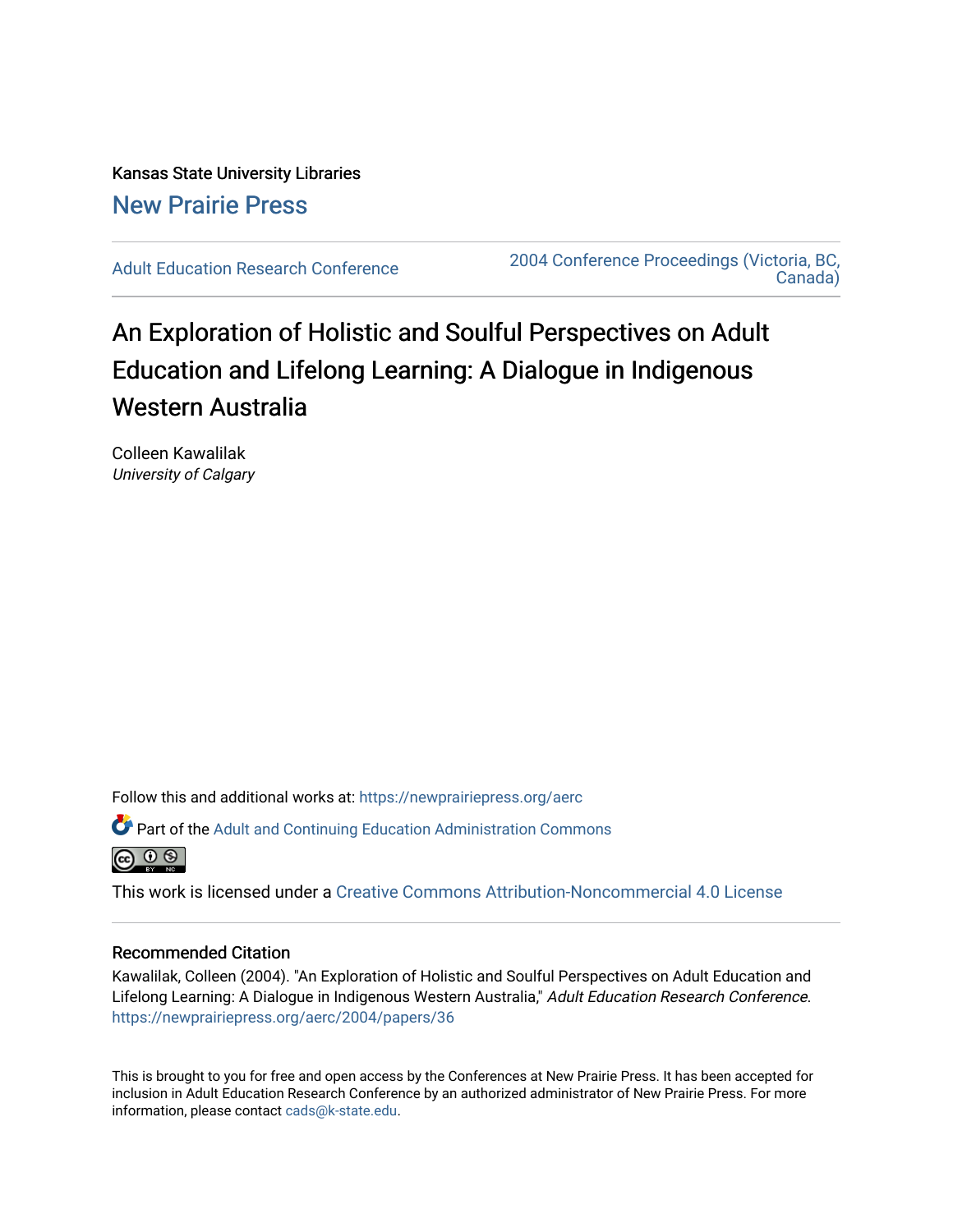# **An Exploration of Holistic and Soulful Perspectives on Adult Education and Lifelong Learning: A Dialogue in Indigenous Western Australia**

Colleen Kawalilak

# University of Calgary

**Abstract:** This research, an autoethnography of an adult educator's journey in Indigenous Western Australia, explored how 'meaningful dialogue' transformed' perspectives on adult education and lifelong learning. Four specific concepts evolved from the data: the power of story; an equality of difference; the significance of space; and the experience of oneness.

It is our moral and ethical responsibility to develop programs that inspire individuals as to their worth, their potential, and most importantly, their inherent goodness. If we cease to embrace this ideology, we will find ourselves asking the very question that Dewey did in 1944, "Who, then, shall conduct education so that humanity may improve…?" (p. 95)

#### Figure 1. Labyrinth $1$ **Prologue: Preparing for the Journey**



*.*

 $\overline{a}$ 

The labyrinth is my metaphor for learning and knowing. To experience the labyrinth is to know "wonder" and to know wonder is to "sense the ultimate in the common and the simple; to feel in the rush of the passing the stillness of the eternal" (Heschel, 1991, p. 3). The unfolding labyrinthine pathway was integral to my own process as I prepared for dialogues with Indigenous and non-Indigenous adult educators and adult learners in Western Australia. This research unfolded like a labyrinthine pathway. Artress (1995) described this "Threefold Mystical Path" as:

Purgation (to let go); Illumination (soulful insights gained); and Union (the experience of oneness). I experienced the labyrinth in 1995 and again in the year 2000. To walk the labyrinth was a spiritual journey, not always comfortable or predictable. Within the safe and sacred spaces, the invisible roots connecting adult education, Indigenous culture and spirituality became visible.

#### **Introduction**

In this study, through dialogue with Indigenous and non-Indigenous colleagues, all working within Indigenous educational settings in Western Australia, alternate perspectives on adult education and lifelong learning were explored. I sought an enriched perspective, a vision that extended beyond the development of programs primarily aimed at addressing the vocational needs of adult learners. The data confirmed that lifelong learning moments experienced "along the way," were indeed valid forms of knowledge acquisition. Knowledge acquired was attributed to: 1) sharing stories of significant learning moments; 2) safe space; 3) honouring differences; and 4) an experience of "oneness," feeling connected to a community where all individuals were recognized and valued as being integral to the "whole."

An imbalance of political power continues to contribute to an inequity in global affairs. For this reason, it is critical that inclusive and diverse adult education perspectives and practices be recognized, perspectives and practices that are testimony to the development of a critically reflective social consciousness and to what Flecha (2000) referred to as, an "equality of difference" (p. 1). Contemporary practices in adult education reflect a competency-based,

<sup>&</sup>lt;sup>1</sup> The Chartres Labyrinth in France was embedded in the floor of the Chartres Cathedral between the years 1194 and 1220. It continues to be one of the few labyrinths left intact. Dr. Lauren Artress, with the help of others, reproduced this labyrinth for the Grace Cathedral in San Francisco, California. Figure 1 has been reprinted with permission of Dr. Artress.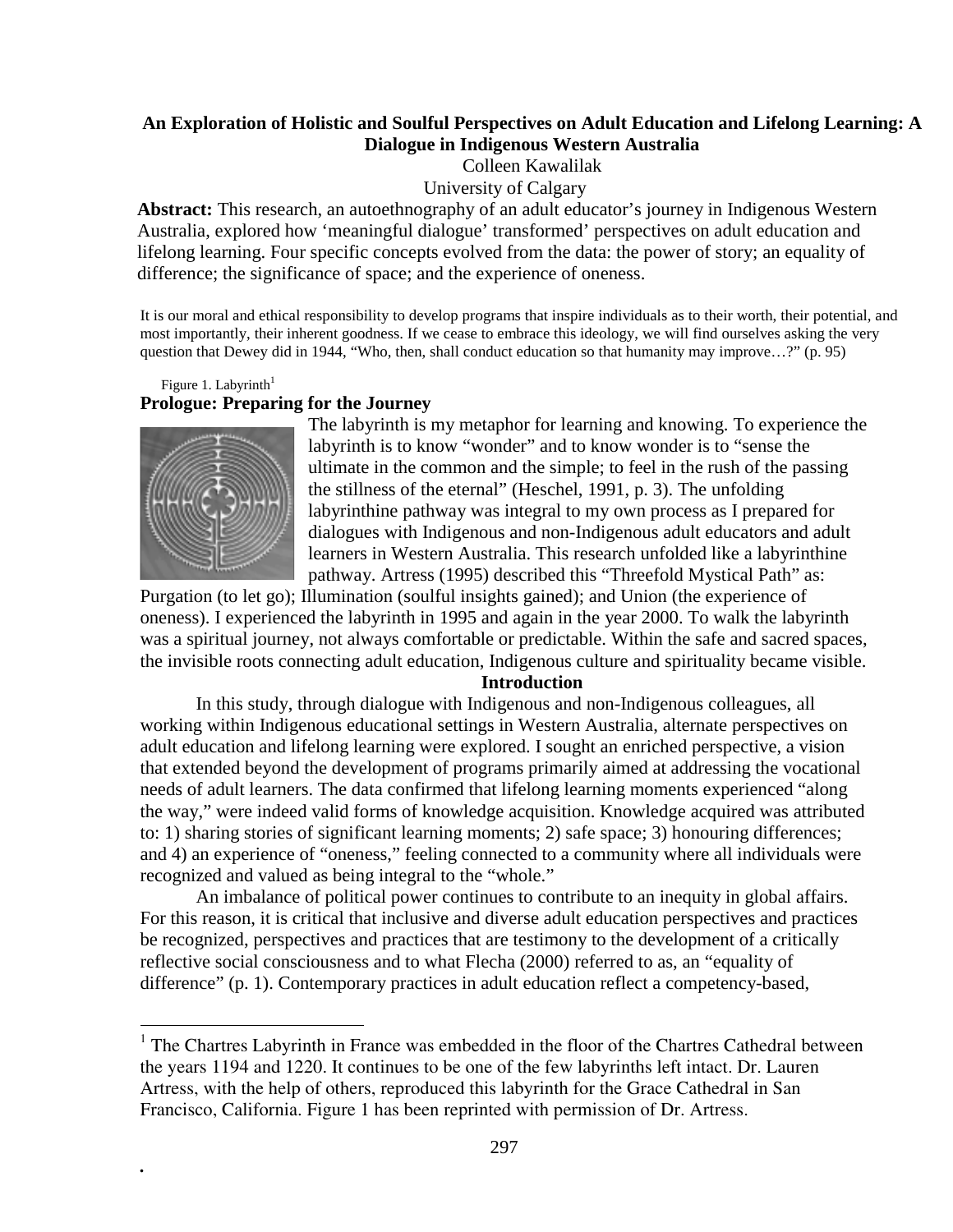industry driven agenda. This is linked to the heavy reliance on industry for funding and support. This approach only serves to reinforce the darker side of capitalism, its individualistic – industrial obsession with power, profit and productivity. Indeed, vocational preparation programs aimed at providing adult learners with the required skills to secure employment are necessary. When adult educators limit the scope of programs to an employment-focused, competency-based approach, however, we significantly restrict the potential of these initiatives. Adult education deserves a vision that extends beyond that which has been created within a vocational vortex Bateson (1994) maintained that "learning along the way" is rarely recognized as a valid and reputable form of knowledge acquisition. This contributes to adult learners being perceived as deficient, empty vessels in need of supply. A plethora of quick fix, flavour-of-the-month programs have typically been a short-sighted response to a long-term need.

# *Purpose – Significance of the Study*

This study explored, through dialogue, holistic and soulful perspectives on adult education and lifelong learning. I also wished to research how my perspective and practice as an adult educator might be expanded by stepping beyond my own culture of comfort and familiarity. This research explored a multiplicity of truths and perspectives. In three separate trips between 1999 and 2002, I was privileged to meet many colleagues who shared my passion for adult education. I was invited back to Western Australia in March 2003 to continue the dialogues.

#### **Design**

This study was aligned to a labyrinthine pathway. *Purgation* was my preparation. Perspectives were *illuminated* through dialogue. *Union*, oneness, was attained when an equality of difference was realized.

#### *Method and Methodology*

*.*

I chose dialogue and autoethnography as my method and methodology. I believed that both were intuitive, sensitive and aligned to the beliefs and traditions of Indigenous cultures. Through dialogue, stories were shared and lifelong learning moments were illuminated. Insights gained gave new meaning to these experiences.

*Dialogue and autoethnography.* I wanted to explore the power of unstructured dialogue. In keeping with this intention, I chose to free myself from the need to articulate a succinct research question. I recalled the words from a poem, "Stand still and the forest will find you" (H. Lawley, personal communication, June, 1998). These words invited me to "purge" any pre-constructed questions and to "stand still" with my silence. Bohm (1996) supported my process, encouraging me to free (rid) myself from any sense of urgency and necessity. I intuitively trusted that it would be within silence that important themes, rather than questions, would emerge. Bohm contrasted dialogue with discussion and maintained that like "percussion" and "concussion," "[discussion] really means to break things up and emphasizes the idea of analysis" (pp. 6-7). Dialogue, on the other hand, is about wholeness and is free of judgement and direct questioning. Dialogue welcomes diversity and does not seek a singular world view. Dialogue creates a space where "authentic trust and openness emerge" (Bohm, p. x). Bohm maintained that dialogue carried the potential to equalize power, to transform perspectives and to build relationships.

My experience is written as an autoethnography, a first-person narrative of my lived experience in Western Australia. Autoethnographers maintained that by listening to the stories of others, I would be drawn to more deeply reflect upon my own. This was my experience. My story is not what is most significant, however, as it served as the medium, not the focus of this research. Most significant was how my lived experience was influenced when intertwined with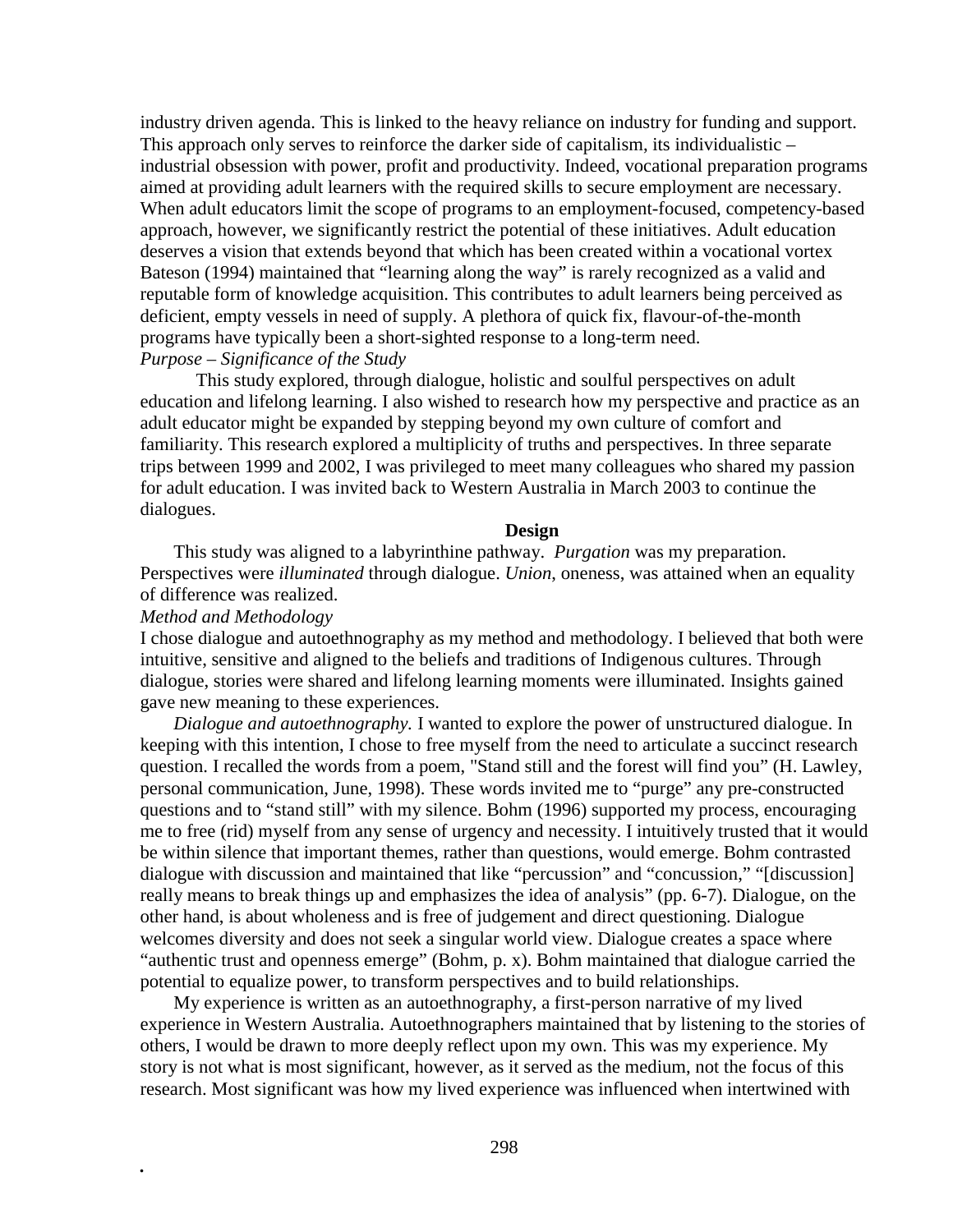the stories of others. Autoethnography, a learning journey in search of a deeper understanding, honours the knowledge acquired through life experience and shares this knowledge with others (Ellis & Bochner 1996). Blending dialogue and autoethnography was sensitive and honouring of Indigenous ways.

#### *Sample and Limitations*

*.*

Nine females and one male participated in this study. All worked or studied within an Indigenous educational setting. Eight were Indigenous; two were non-Indigenous; three were adult learners; three were adult educators; four assumed both roles. Ages ranged from 27 to 48 years of age. All resided in Broome or Perth, Western Australia. All self-identified and wanted "real names," synonymous with voice and power, to be used. Due to participant self-identification, there were limitations to a broader representation of culture, gender and linguistics with this sample. *Data Generation and Analysis*

I dialogued with each participant one, two, three or four times. The frequency, location and duration of the dialogues were determined by each participant. Dialogues extended from two to four hours. All were taped and transcribed. Analysis included: journal notes; storyboarding emerging themes; identification, connection (and sometimes illustration) of stories shared, emotions expressed, questions asked and insights drawn.

# **Dialogues Unfolding**

Most participants used the word "soulful" when stories of life and learning were shared. I understood "soulful" to mean all that was authentic, meaningful, and purposeful and implied connection and belonging. Two participants spoke of "whole person learning," learning acquired beyond textbooks, reading packages, learning outcomes and program objectives. Whole person learning addressed needs that significantly impacted how an individual experienced and functioned in society and was not necessarily geared to the acquisition of employment preparation skills and abilities.

 *Molly* and *Debbie*, both Aboriginal women and adult learners from Kurongkurl Katitjin Centre in Broome, spoke of childhood challenges in traditional school settings. Molly shared stories of marginalization in a White culture and to how being "so far away" from her roots, left her feeling disconnected "from everything and everyone." She said, "I missed the bush when I's in the city. Distances in the heart are the most painful of all you know." Debbie tested my authenticity by offering me a lizard sandwich. Debbie laughed and said, "Don't worry, it takes just like chicken! Debbie shared stories of living in boarding school and like Molly, referred to this as "a very lonely place far away from kin and community." Now back at school with her "mob," Debbie said, "It's very relax'n and comfortable here. Theys all understand me here...lots of confidence in each other…that's why I keep com'n back…there's a place for me here."

 *Carla* was working on her second undergraduate degree at Kurongkurl Katitjin. When referring to the knowledge she had gained from her Elders, Carla said, "They taught me lots about liv'n. That's our kinship system. It goes very, very, very deep for me…so much deeper than book learn'n." Carla maintained that "the knowledge passed down is my real know'n."

 *Eileen, Mark* and *Elaine* all worked at Kurongkurl Katitjin. Eileen confessed that she had watched me for several days before inviting me into dialogue. Eileen said, "We's know you aren't some do-gooder…like one of those White people who is always help'n 'cause they believe us Aboriginals are less than them. You listen. You don't think you know everything… you even ate that lizard sandwich didn't ya!" Mark and Elaine stated that "new knowledge" was born of the land. Mark described his peoples' "relationship to all aspects of [the] environment." Mark said, "Relationship to me is with the land…we're all connected to the land and this links us to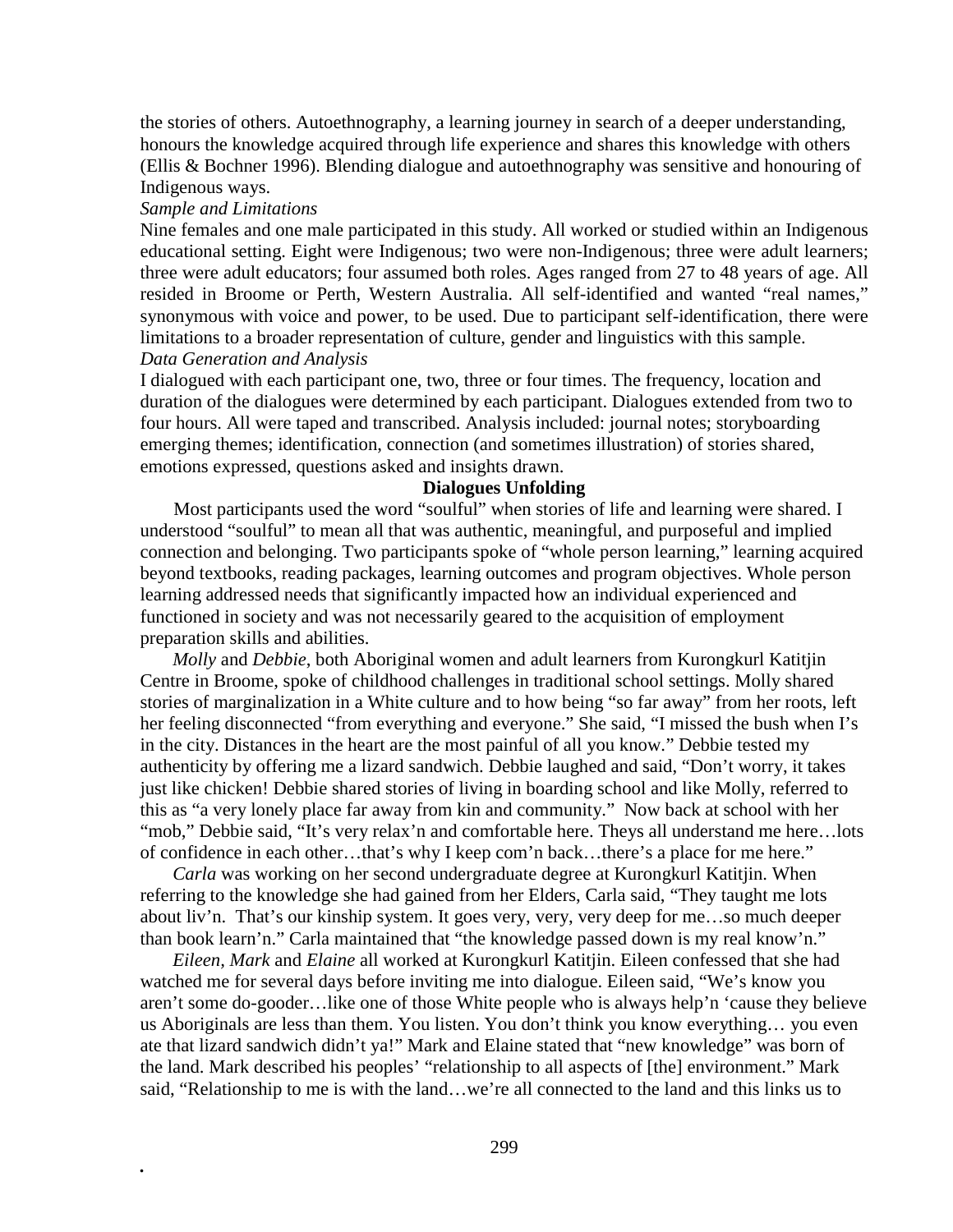each other." Mark spoke of "oneness" and of "common ground" and maintained that "if we cared better for our land, we would give care to each other. We can't hurt one without hurting the other. We can't love one without loving the other." Elaine also felt deeply connected to her physical environment describing Broome and "the land – the bush" as her "safe space." Elaine said, "I would get up at four in the morning and it would be like I would see dawn touch the sky with her colours of pink and rose." Elaine described the silence she found within "safe space" and said, "This is where real learning happens." This awareness guided Elaine's work with adult learners. Elaine said, "This is how I like to teach now…because when [I'm] not so busy thinking that [I] have all the answers, that's when [I] truly see and experience others."

*Petrine*, an adult educator committed to the "co-creation of community," spoke to the critical importance of "a spiritual and emotional connection," to "being at one with each other," and to "well-being." Petrine advocated for cultural sensitivity in higher education curricula and said that "sensitivity knowledge is not visible."

 *Allison, Terry* and *Robyn* identified "welcoming differences" as paramount. Allison explained that "openness to difference" was key to "new knowledge acquisition" and to "liv'n peacefully" in the world. She said, "It is beyond differences that we will come to realize our sameness." Terry emphasized that safe space could not exist unless "tightly held assumptions and beliefs were explored." In dialogue, we explored faulty beliefs that informed oppressive practices. Robyn shared the story of the brolga bird dancing under the moonbeam. Brolga was not pretty, muscular or graceful; he was gawky and uncoordinated. Under the moonbeam, however, brolga found his true colours and rhythm; he found his place in the world. Brolga then opened to receive the moon dust; he began to dance. This image of brolga communing with the moon dust spoke to me of oneness. As I reflected on the human condition, on our need to connect, to belong and to "be claimed" by a community of others, I recalled the words of *The URANTIA Book* (2001), "[Humankind], very early, becomes conscious that [we] are not alone in the world or in the universe" (p. 1123). Brolga was no longer alone. He was transformed by love.

#### **Union: Intersections Illuminated**

Dialogue affords great potential for illumination when intersections, rather than feared, are experienced as opportunities for union with others. Through dialogue, intersections that could potentially fragment and alienate were illuminated, namely: 1) Individual Stories – The Cosmic Landscape; 2) The Threat of Difference – The Equality of Difference; 3) Dangerous Space – Safe Space; 4) The One – of Many.

 *Individual Stories and The Cosmic Landscape –* To view our own story and the stories of others, in isolation, would negate our connection to the broader context of culture and community and as stated by Mark., "There is an abundance of knowledge to be found here." Kearney (2002) stated, "Every life is in search of a narrative…a desire for a certain 'unity of life'" (p. 4). Through authentic presence and self-reflection, I was able to see meaningful patterns emerge, patterns that helped me to understand that it was in our cultural difference (and not in spite of it) that the interconnectedness of our lifelong learning journeys were intertwined in the most profound and remarkable ways.

 *The Threat of Difference and The Equality of Difference –* To view difference as a threat is common. There is potential for "union," however, if only we are prepared to transcend beyond our differences, in search of common ground. Yogananda (2000) said, "Harmony is the fruit of common understanding" (p. 105). Yogananda referred the "symphony of the Cosmic Conductor" and to a universal rhythm when individual parts are "heard in relation to the whole composition" (p. 101).

*.*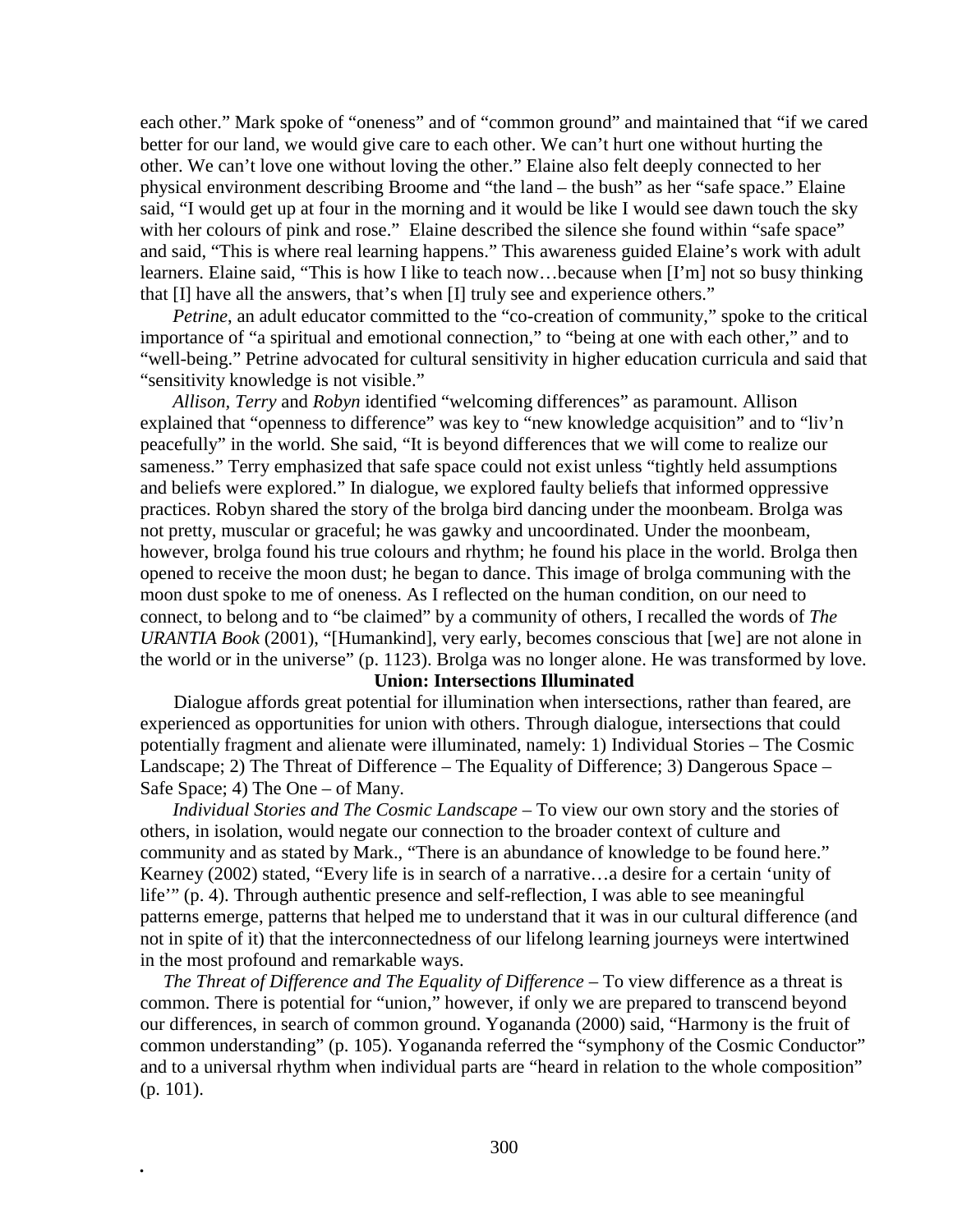*Dangerous Space and Safe Space –* In dangerous space, there is a struggle to find voice and personal power. In safe space, however, cultural boundaries are dissolved. Through dialogue, we recognized that we were spirit companions on a lifelong learning journey, saturated with immense potential for learning and knowing.

 *The One of Many –* In safe space, stories were shared; connections were made; insights were gained; and oneness was experienced. With a profound and timeless sense of calm, connections that unified our differences became visible. Oneness, experienced as harmony, was not always free of tensions, however. Bohm (2002) spoke of the dance between tension and harmony, "Harmony does not mean that there is no tension between the parts. Tension is almost essential for harmony" (p. 56). Beyond tensions, an appreciation of difference resides.

# **Epilogue: Insights Drawn**

I reflected on the emerging patterns that evolved from the dialogues. I gathered and juxtaposed them with the labyrinthine pathway. Side by side, these patterns appeared like "mazes" embedded with multiple intersections, starts and stops, and dead-ends. Mazes are designed to trick; walls are too high to see over; corners are sharp and unsuspecting. I analysed the data through the lens of the maze metaphor and reflected on participants' stories of oppression and marginalization, stories of dangerous space. Rooted in societal perceptions of inequality, participants spoke of violations at intersections of difference. Caught and lost in the maze, startled, bewildered and isolated, participants searched for a way home. The labyrinth is not designed to trick or to amuse. It represents *one* path, one way to the center. By overlaying the labyrinthine transparency on top of the maze, intersections are illuminated and transformed into opportunities for healing. Mazes separate and fragment individual experience; labyrinths maintain the relationship of each part to one another, hence, to the whole. Humankind feels abandoned in a maze, with no ability to see beyond the constrictions. In the labyrinth center, we connected to a community of others. Through dialogue, the maze was illuminated, transformed into a labyrinthine pathway and new knowledge was co-created. The insights embedded in these findings illuminated my perspective and praxis. How might our lives be different if, as adult educators, we shared our stories of significant learning and as we listened to each other's stories, we spoke of our whole life and the sense and meaning it held for us? How might our lives be different if we recognized that we were all learners on a lifelong learning journey, needing to claim our wisdom and the wisdom of others, the wisdom of our souls? How might our lives be different? How might our lives and the lives of those we touch be transformed? We need to reflect on the meaning and value of difference. More importantly, we need to "walk our talk" by actively engaging "with difference" by *re*forming held notions of power. Perceiving cultural differences as less than equal contributes to oppressive and exclusive power differentials and like the maze, this impedes knowledge acquisition. We must advocate more thoughtfully, purposefully and collectively for soulful and holistic adult education programs. To singularly focus on "employment preparation" is to deny the importance of citizenship skills, social/relationship skills, art appreciation, and the development of a critical consciousness. To ensure the completeness of the labyrinthine pathway, I revisit Dewey's challenge, "If we cease to embrace this ideology...who, then, shall conduct education so that humanity may improve...? (1944, p. 95)

# **References**

Artress, L. (1995). *Walking a sacred path: Rediscovering the labyrinth as a spiritual tool*. New York, NY: Riverhead Books.

Bateson, M. C. (1994). *Peripheral visions: Learning along the way.* New York:

*.*